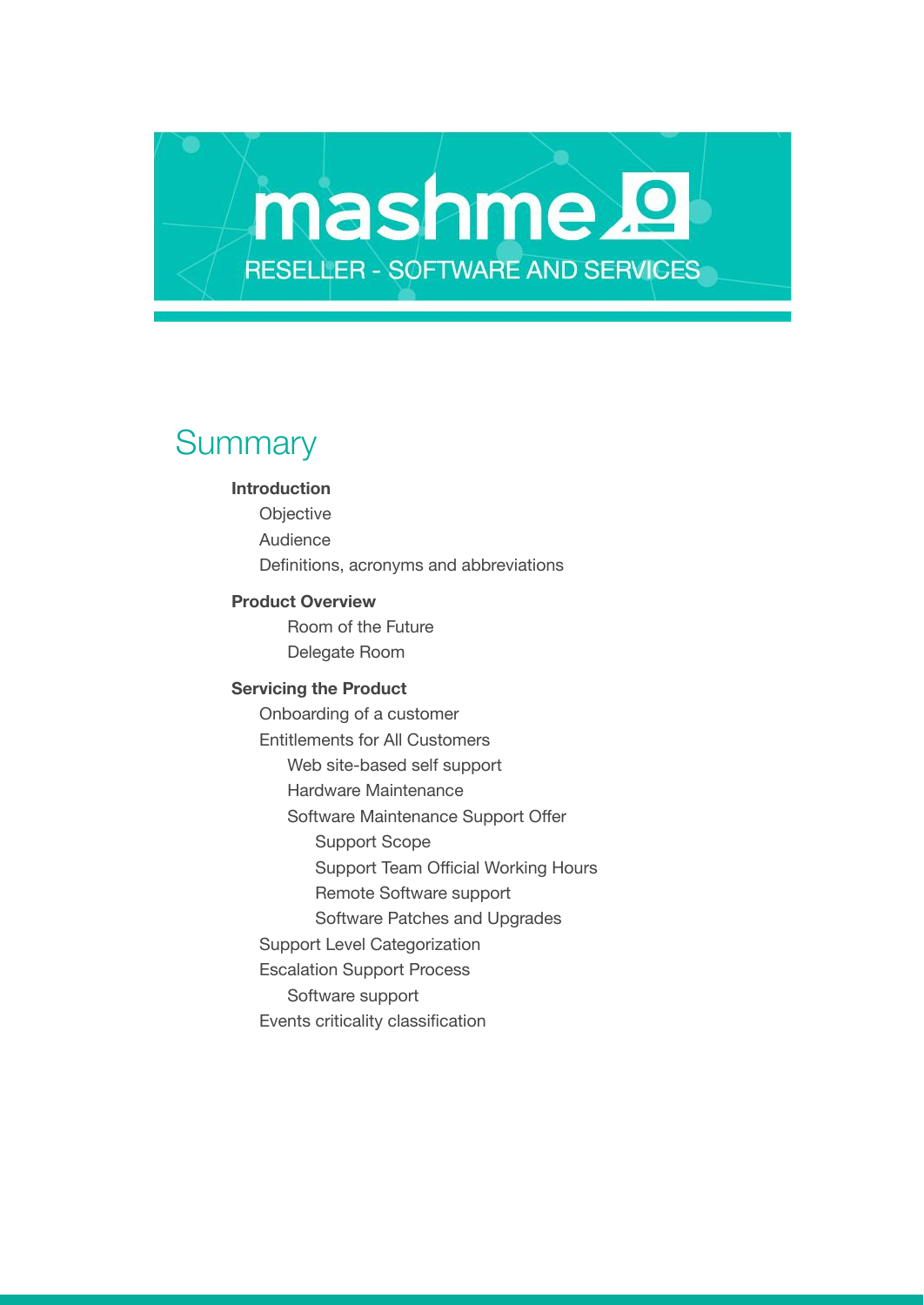

## **Introduction**

This document details the services offered by the support team within the mashme.io organization to a reseller.

The support personnel are distributed to provide first class support to our customers and reseller partners to quickly resolve the few problems that do arise and address issues before they become problems

## **Objective**

The objective of this document is to describe the support processes and additional services offered to resellers.

## Audience

The intended audience of this document is resellers and SyncRTC personnel.

## Definitions, acronyms and abbreviations

**Frequently Asked Questions (FAQs):** List of answers to common questions about the different areas of the mashme.io solution

**Service Level Agreement (SLA)**: It is a commitment between the provider (mashme.io and/or reseller partner) and the client.

**New Feature Request (NFR):** new functionality desired by the client that requires additional development to satisfy as the current implementation cannot achieve such feature.

**Knowledge Centric System (KCS):** The knowledge focus is to provide mechanisms for building the knowledge base of the company to better apply, share, and manage knowledge resources across various components in the company

**Knowledge Base (KB):** Central repository of information and data

**General Availability (GA):** The software is available to all customers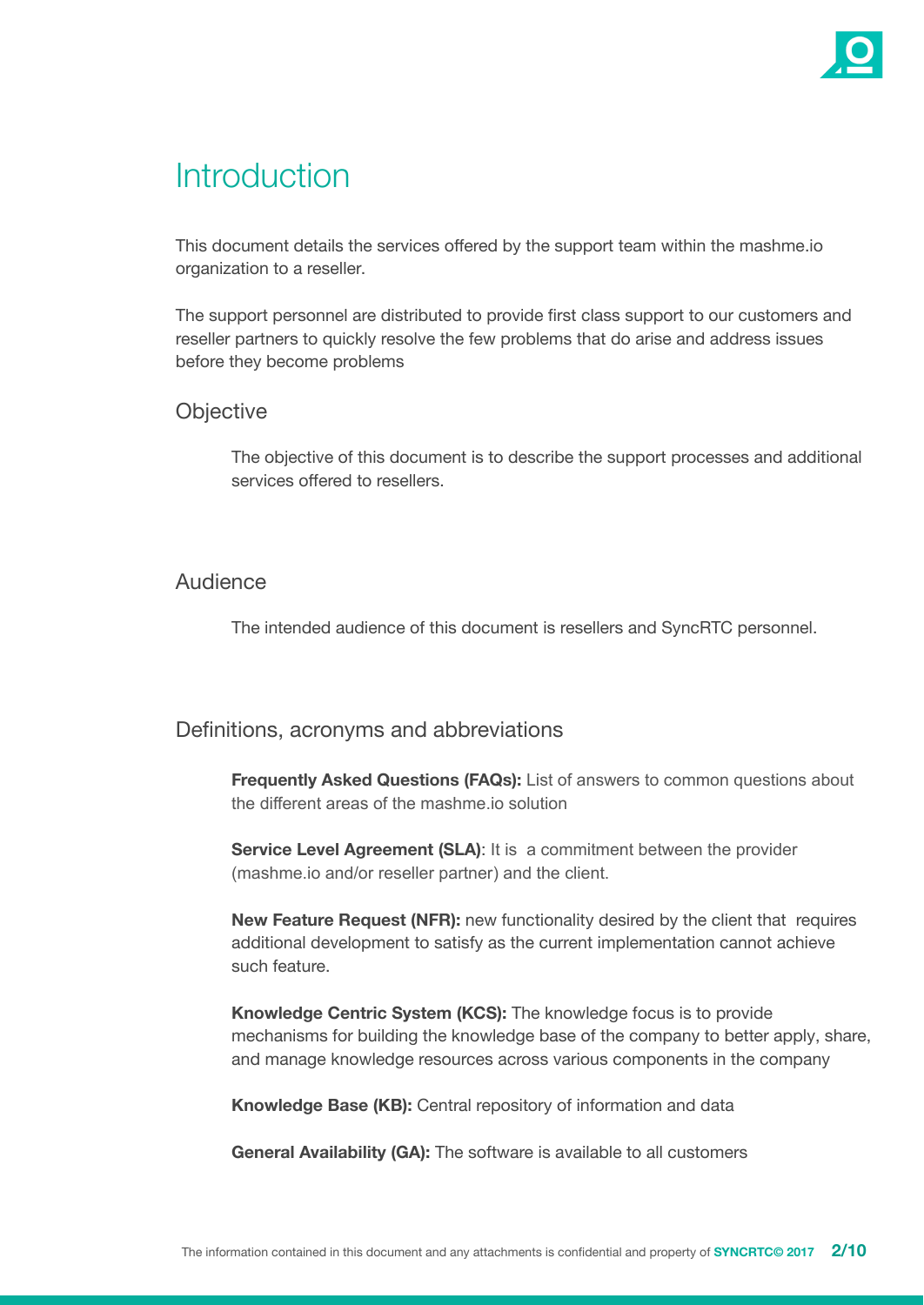

### **Consulting Systems Engineer (CSE)**

## Product Overview

The following provides the reader with a brief synopsis to facilitate understanding of the support aspects described in this document.

### Room of the Future

A truly immersive video meeting experience. Our Room of the Future offers multiple screens within a high definition video wall, with camera, lighting and audio systems for your video-based education, learning and employee collaboration needs. Use high quality video to host interactive sessions that allow your presenter to engage with remote employees and students all over the world, with minimal latency. Everything is managed and controlled by SyncRTC's mashme.io software. Configuration options may be tailored to suit each customer requirement and use case.

#### Delegate Room

Designed specifically for meeting rooms and smaller classrooms.

Delegate Room of the Future can accommodate up to 24 users on a single screen in a fixed format layout or 48 users on dual screens.

## Servicing the Product

The service process starts with resale customer acceptance of the solution and after the CSE installation acceptance. The service process ends when the subscription has finished.

### Onboarding of a Customer

The installation of the specific equipment required will be carried out by a local business partner with the collaboration and supervision of a mashme CSE.

Upon completion, the reseller partner will provide the installation project documentation and the CSE will document the installation specifications (technical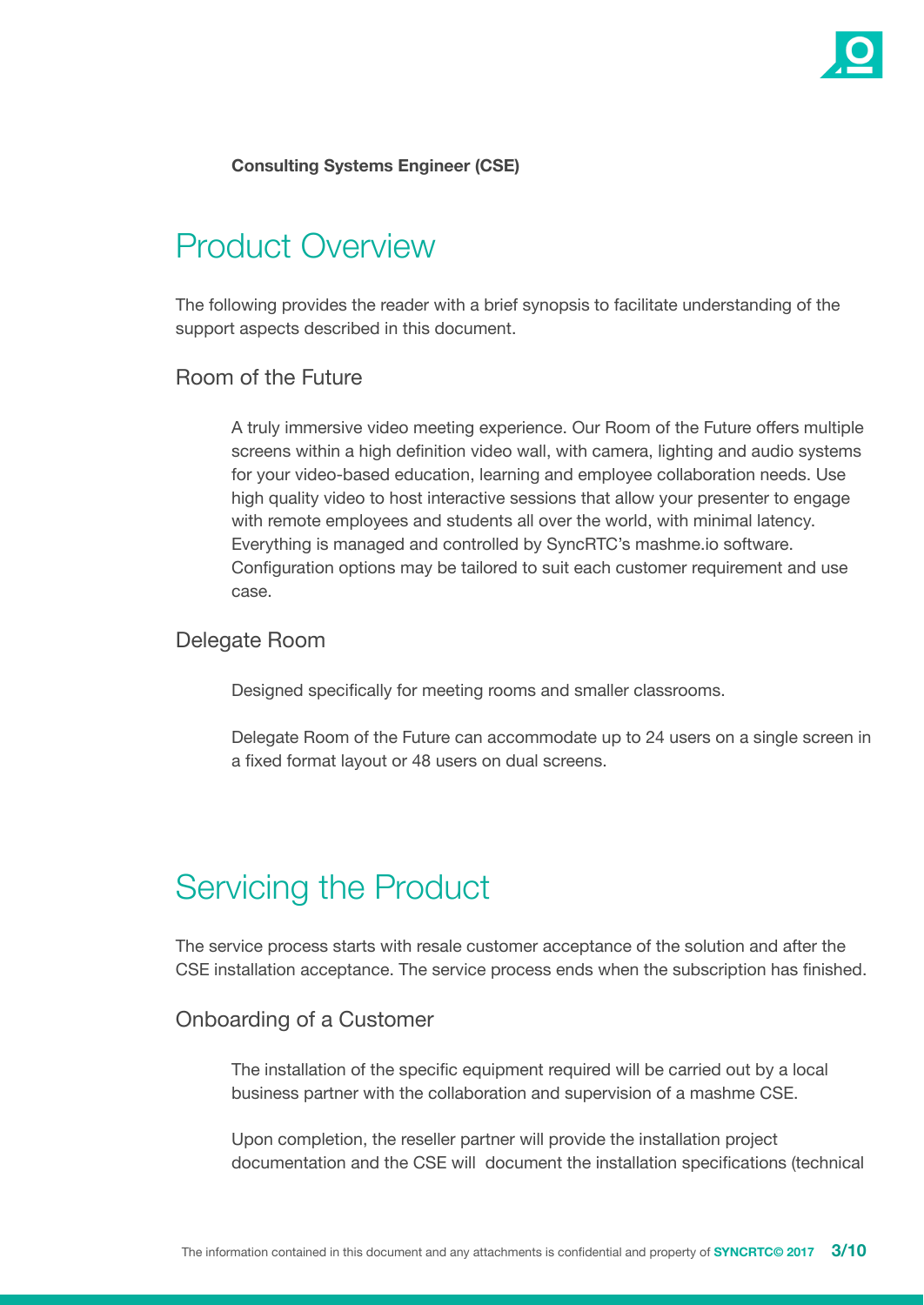

specs and line diagram) internally making it available to support engineers as reference when working with the customer/partner.

Entitlements for All Customers

#### **Web site-based self support**

Web site-based self-help support for mashme.io is available to customers on a 24 x 7 basis at URL <https://help.mashme.io>

Website support includes:

- FAQs and trouble isolation procedures related to mashme.io
- Access to the mashme.io Status Page, which informs about outages, system metrics, and planned maintenance
- User Guide information (Sign in required)
- Ability to raise and update tickets (Sign in required)

Reseller can access the information navigating through the different sections of the portal or searching on a specific keyword.

The support team creates articles covering the hardware and software troubleshooting as well as solutions for those problems that have been reported.

#### **Hardware Maintenance**

The hardware support and maintenance will be responsibility of the reseller and it would be subject to the agreed SLAs in the contract with the resale customer.

The hardware maintenance should include:

- Preventive maintenance
- Corrective maintenance
- Evolutive maintenance

The reseller has the option to offer advanced replacement parts, where the customer receives a replacement of the specific equipment while it is repaired.

The following areas should be covered:

#### **Audio**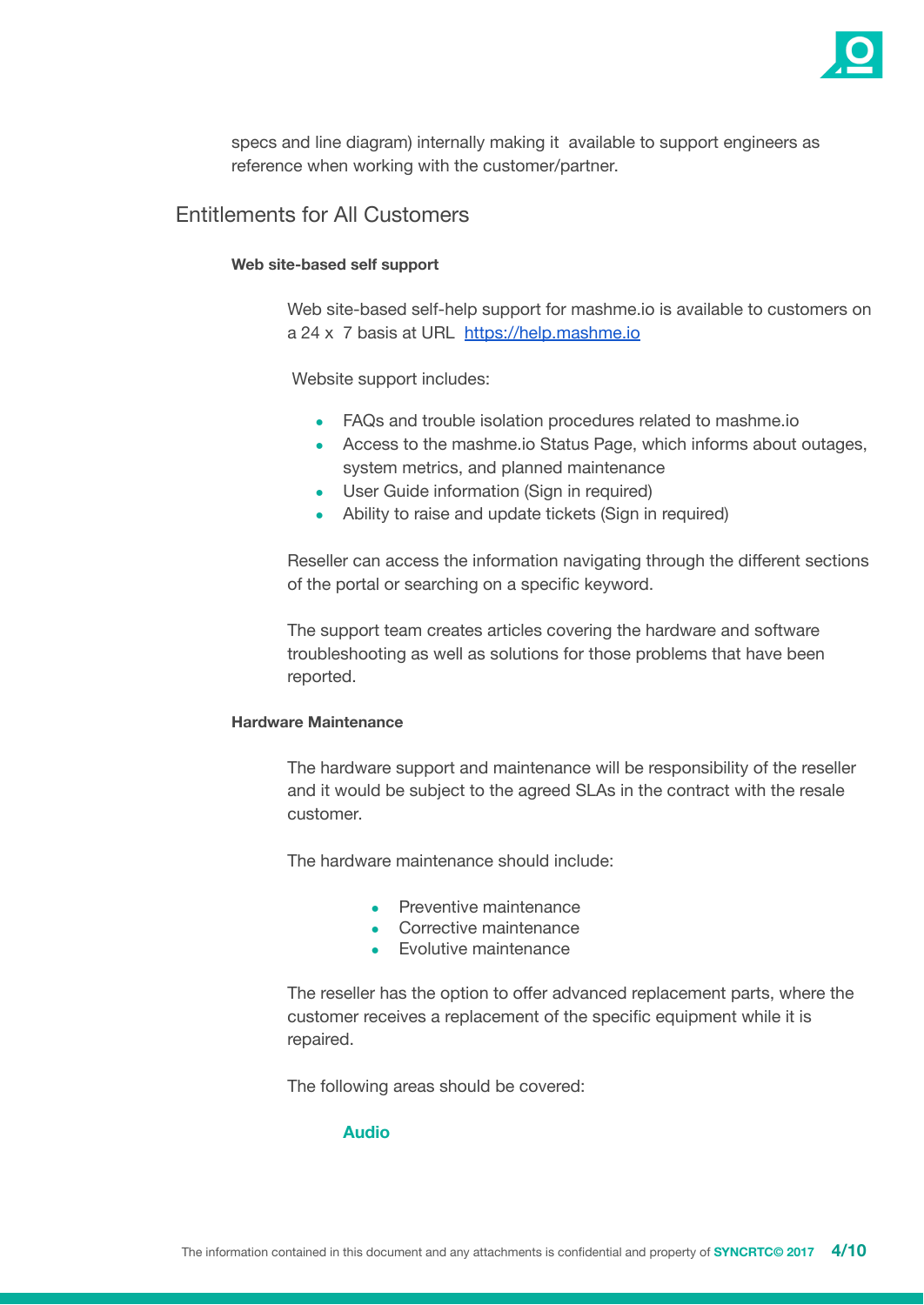

All Audio hardware and associated firmware & software

- Microphones Rx & Tx
- Sound Mixer
- Amplifier and speaker

#### **Video**

All Video hardware and associated firmware & software

- Videowall (Screens and cabling)
- Datapath Fx4s and Wall Designer configuration
- Video Signal converters and extensors

#### **Networking**

All Networking hardware and associated firmware

- Ethernet Router
- Installed Switch
- Access Points
- Any Session Border Controller or Firewall installed

#### **Computing**

All Computing hardware and associated Operating System updates

- Main server
- Surface Pro/ Studio
- Auxiliary computer
- Tracking nucs

The partner is responsible of the following:

- Any failure caused by a defective device, cable or connector
- Hardware repairs and/or replacement
- Windows updates on server, tracking nuc and surface
- Any firmware upgrade recommended by the hardware manufacturer
- Configuration of the video wall in the event of a deconfiguration
- Monitor malfunction (restarts, flashes....)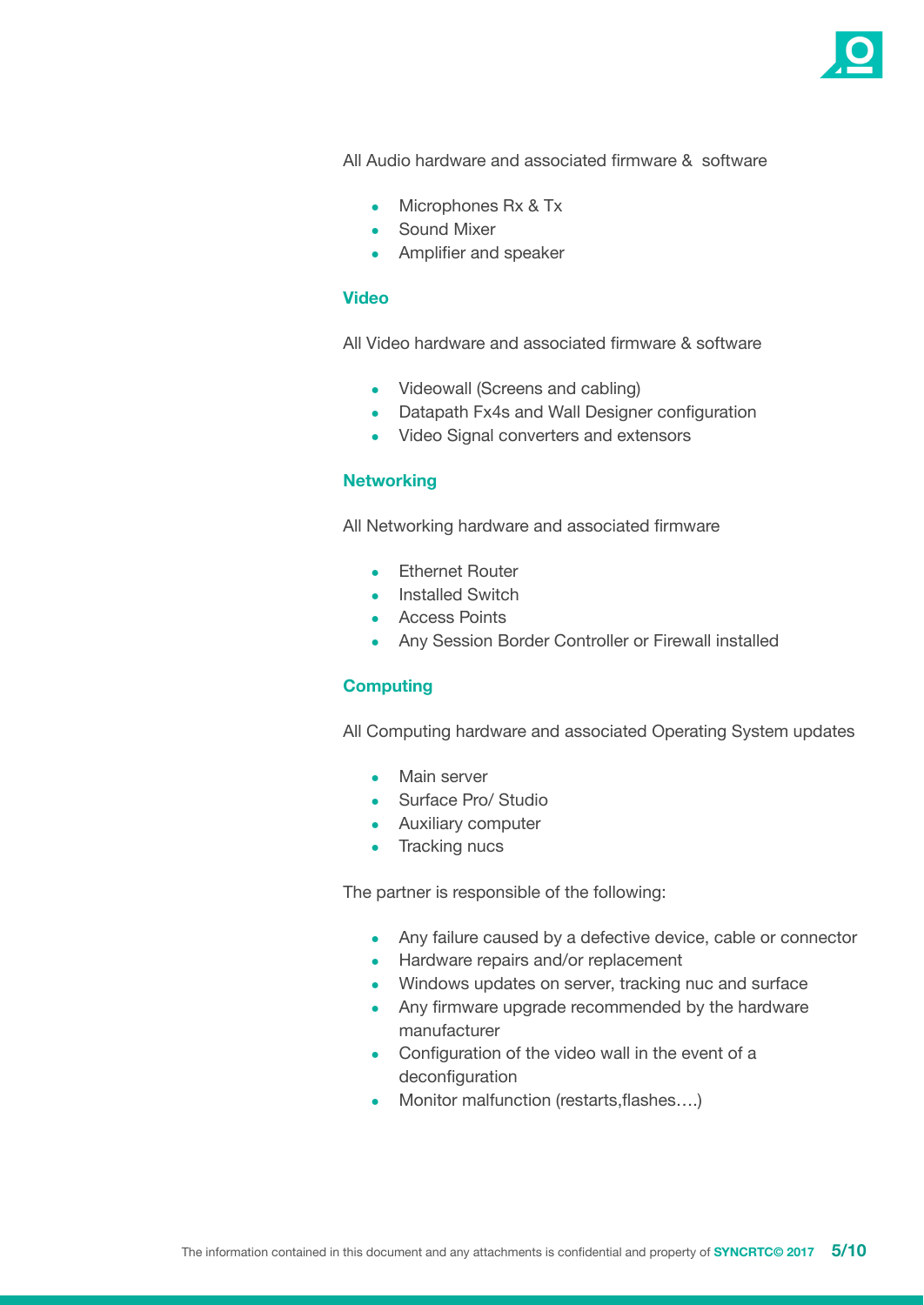

#### **Software Maintenance Support Offer**

Mashme.io support team provides Level 2 remote software support for issues encountered while using the platform correctly.

#### **Support Scope**

These are the areas covered by support:

- Installation problems
- Issues encountered while using the product
- Configuration errors
- Product troubleshooting and diagnosis

Support will not be provided for the following areas:

- Network troubleshooting
- Modified hardware installations without previous agreement from mashme
- Undocumented features or functionality
- Any issue caused by misuse of the product
- Take part in customer's demos

During the onboarding of a new customer, and after the initial training has been completed, it is possible to add a support engineer in the first sessions (max. 10 hours) to assist with the session and provide advice to the presenter and participants.

**Support Team Official Working Hours**

EMEA Monday - Friday 09:00 - 17:00 CET NAR Monday - Friday 10:00 - 20:00 EST

#### **Remote Software Support**

The support team uses Teamviewer to connect to any of the computers that are part of the solution, which allows the engineer to troubleshoot and resolve most problems remotely.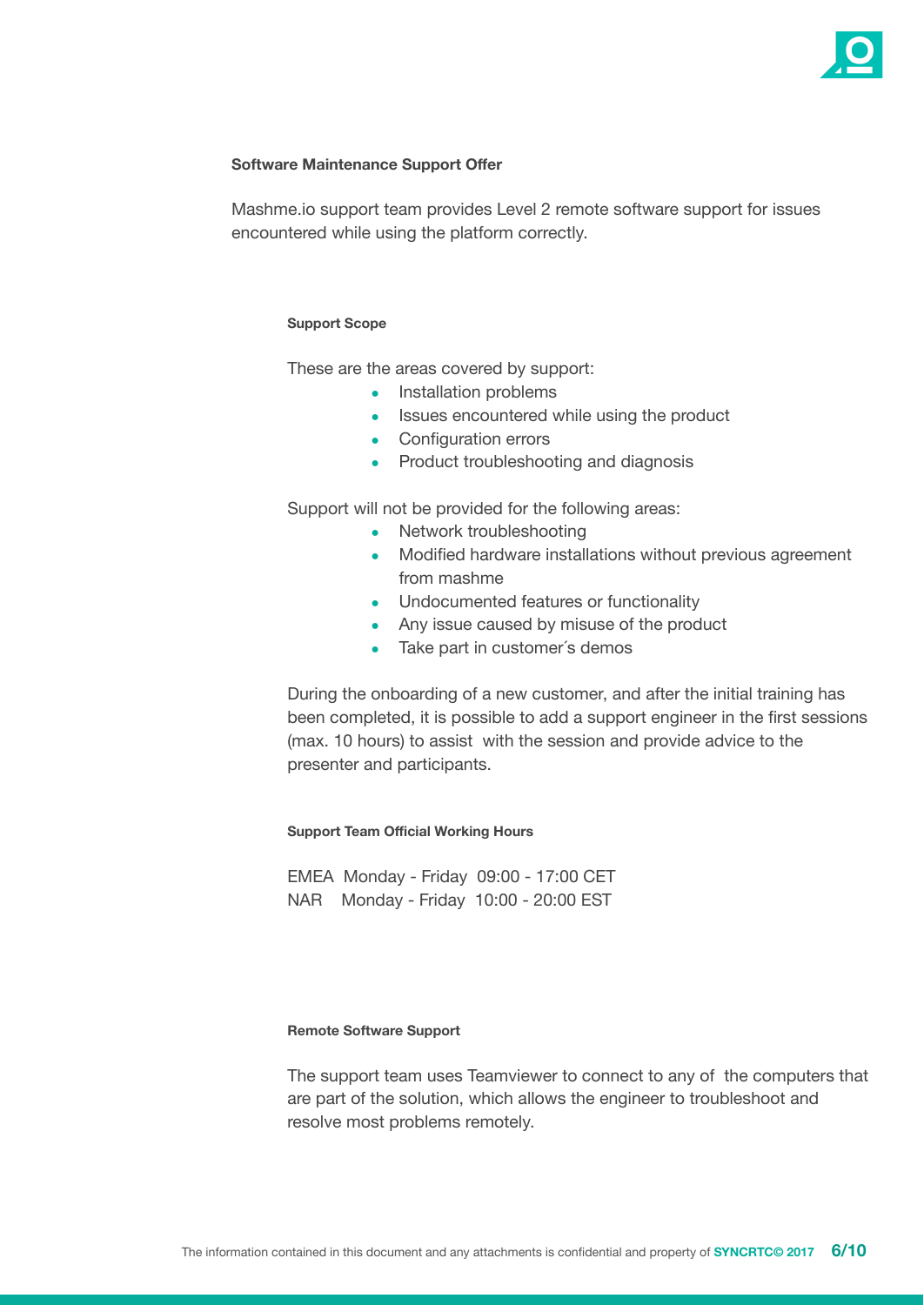

The access is unattended but the engineer will always contact the customers if a maintenance window is required and will make sure that the support activities do not interfere with the normal use of the solution.

#### **Software Patches and Upgrades**

The mashme.io solution is cloud based and the deployments will not need any onsite intervention. Customers will be notified in advance of when any deployments are carried out as well as notified of what the new version/deployment contains via the release notes.

On occasion, these new versions will require for the software installed in the local machines to be upgraded to match the ones recommended by the mashme.io product house and/or the hardware manufacturer.

The updates could be related to:

- Chrome version
- Computer related (BIOS, drivers, Windows update)
- Room launching related software (ChromeDriver, Selenium, Java)
- Display controller software

## Support Level Categorization

Depending on the issue reported different levels of support would be associated.

**L1 Support :** First level support offered by reseller. Where applicable, the reseller will be providing first level support via chat, where they can have access to the most common solution and troubleshooting articles.

Resellers will go through a comprehensive training to understand the platform, existing features and user interface, in order to provide better support to customers.

**L2 Support:** Second level support reachable via chat, web and email.

The reseller can engage support via the chat available in the HelpPortal and Landing page for quick queries and guidance for troubleshooting or information gathering on a specific issue.

If the issue cannot be resolved by the reseller and further investigation is required a new support ticket should be created and assigned to support engineer specialists.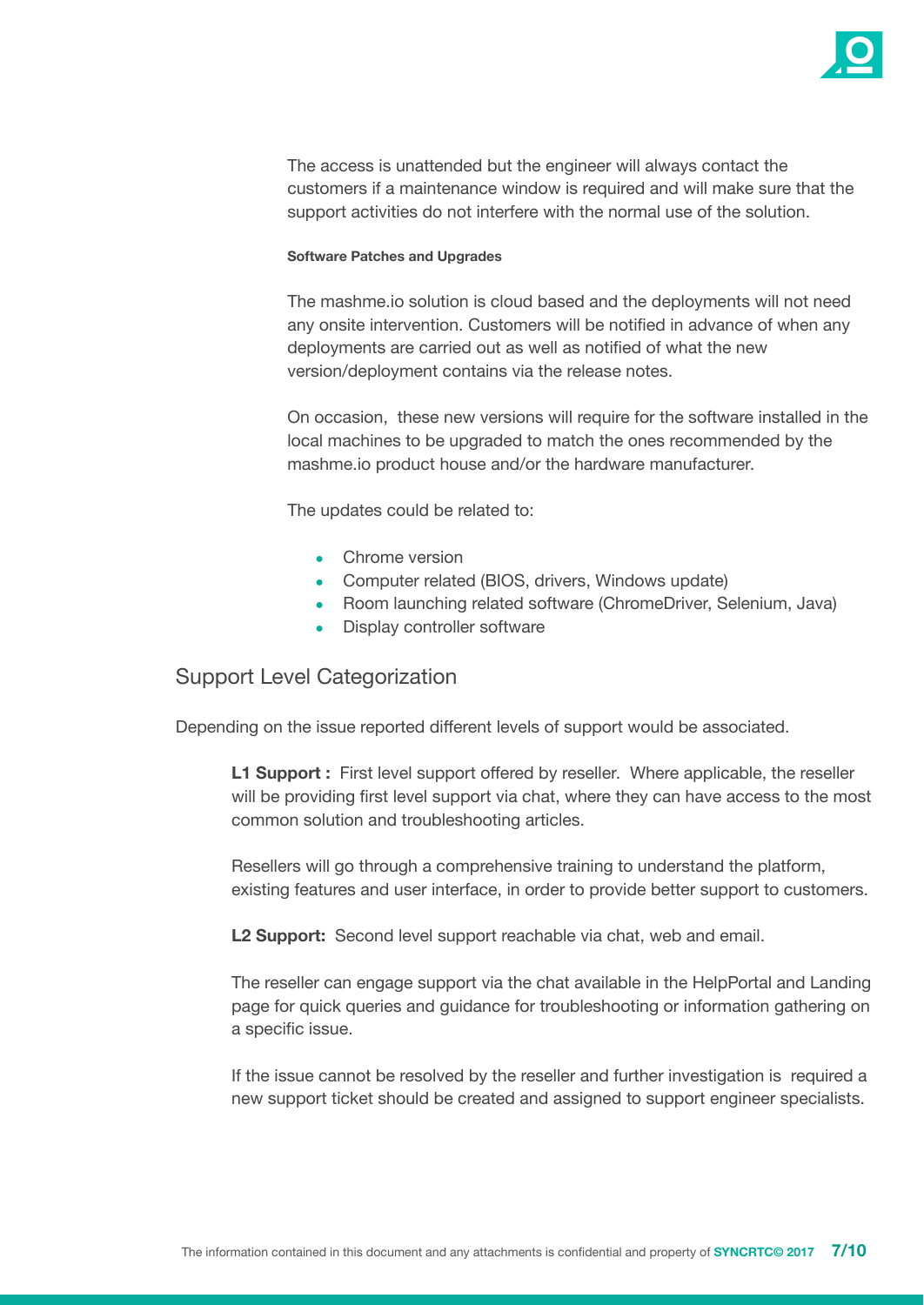

When the debugging information is complete, the reseller should create a support ticket either via email or the web.

Upon reception of the ticket, the support engineer will assess the ticket and set the priority of the issues mentioned as per SLA.

Urgent escalations will be directed to a specialist as soon as it is reported or identified.

The support engineer will provide a workaround if possible and escalate the issue to the next level if necessary.

**L3 Support:** If the issue is special or sensitive that needs immediate attention or if after further investigation is determined that the issue needs intervention of the devops/engineering team.

This team is part of the product house and will determine if the issue can be resolved by changes in the organization or if development is required.

If development is required, they would engage with the product team and additional cost may be incurred.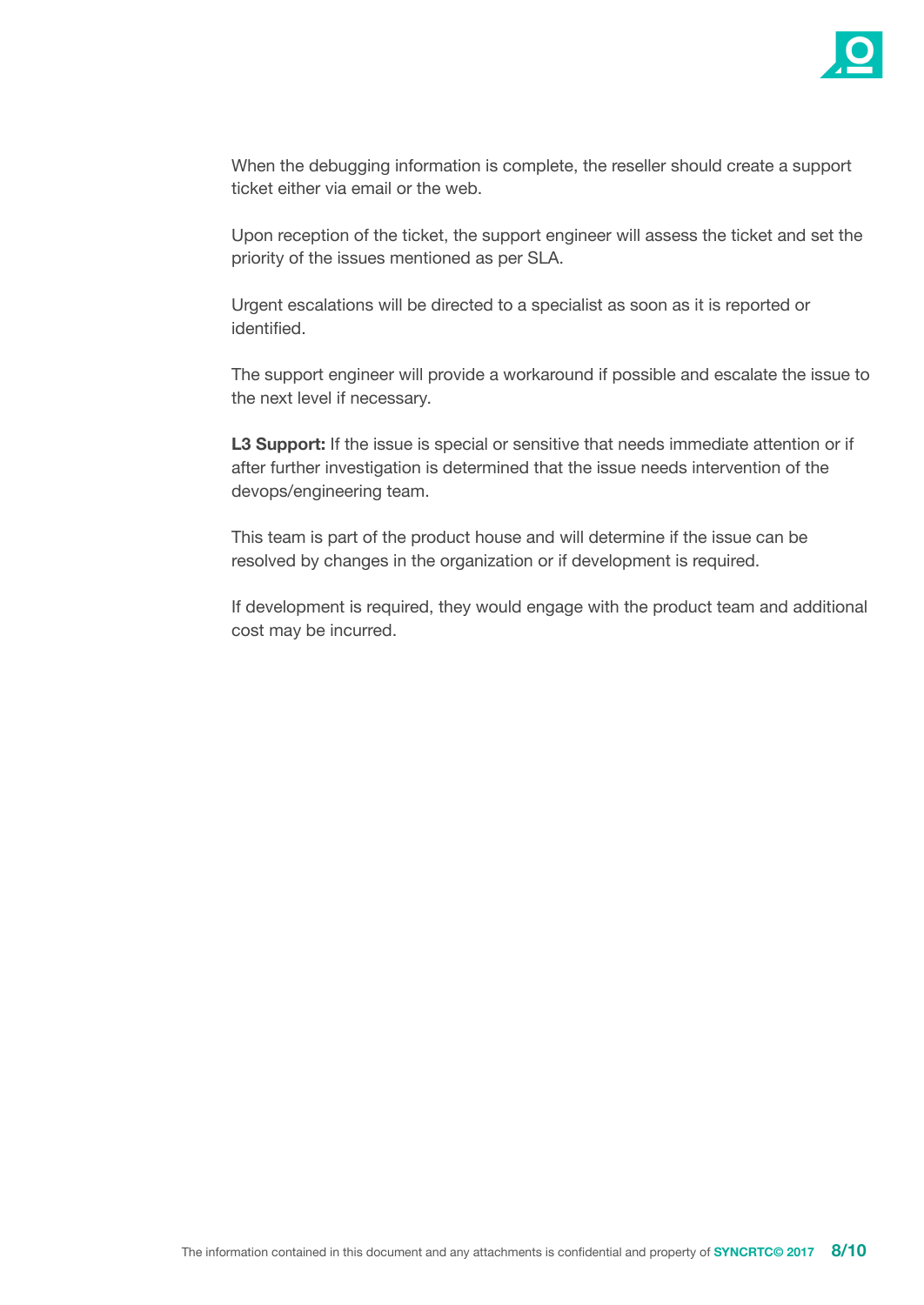

## Escalation Support Process

#### **Software support**

The following diagram depicts the software escalation plan: